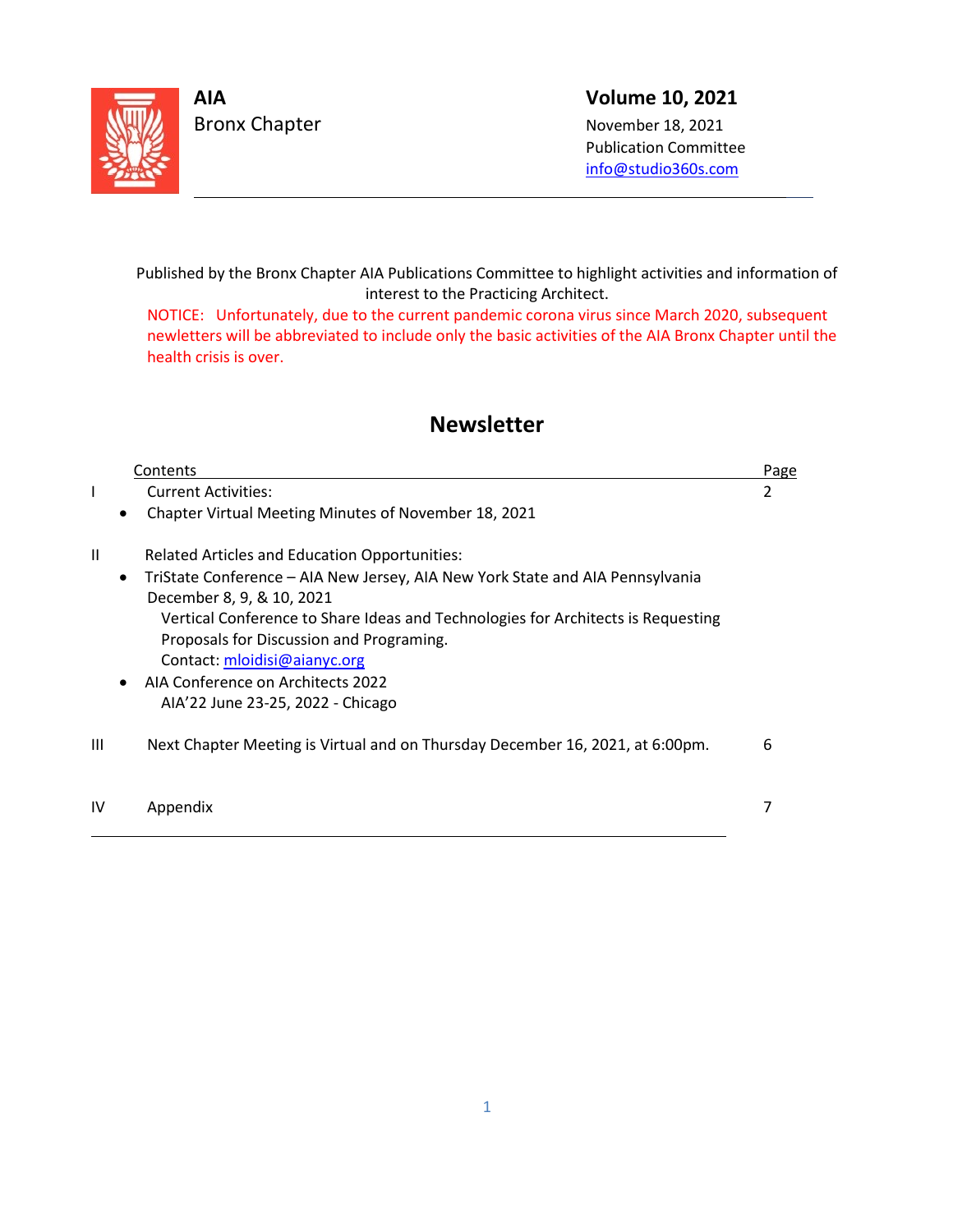## **I Current Activities**



## November 18, 2021 AIA BRONX CHAPTER MEETING MINUTES

Meeting began at 6:06pm.

Attendees: Guest Boris Baranovich **Teresa Duncan** Ofe Clarke AGS Stainless, Inc. William E. Davis, Jr. Sara Djazayeri Bob Esnard Antonio Freda Linda P. Infante Ken H. Koons, Sr. Ken A. Koons, Jr. Robert Markisz Matthew Rezkallo Julian Misiurski Bryan Zelnik Martin Zelnik

Bill Caplan **Architect & Urban Planner** 

## Agenda / Discussion

1. Teresa Duncan, an Architect and Urban Planner representing AGS Stainless, Inc. presented a seminar "Utilizing Prefabrication to Improve the Quality of Custom Designed Rails". Teresa illustrated the presentation through slides, drawings to illustrate the prefabricated railing system, which can simplify the process of designing and building a unique and welldesigned railing. She showed how this methodology produces a superior railing, verses contracting and building a railing on site.

Architects can help themselves and their clients by choosing 100% offsite fabrication of architectural products. Builders and contractors will experience savings in time and labor cost which is especially relevant during this era of social distancing and the highly skilled labor shortages.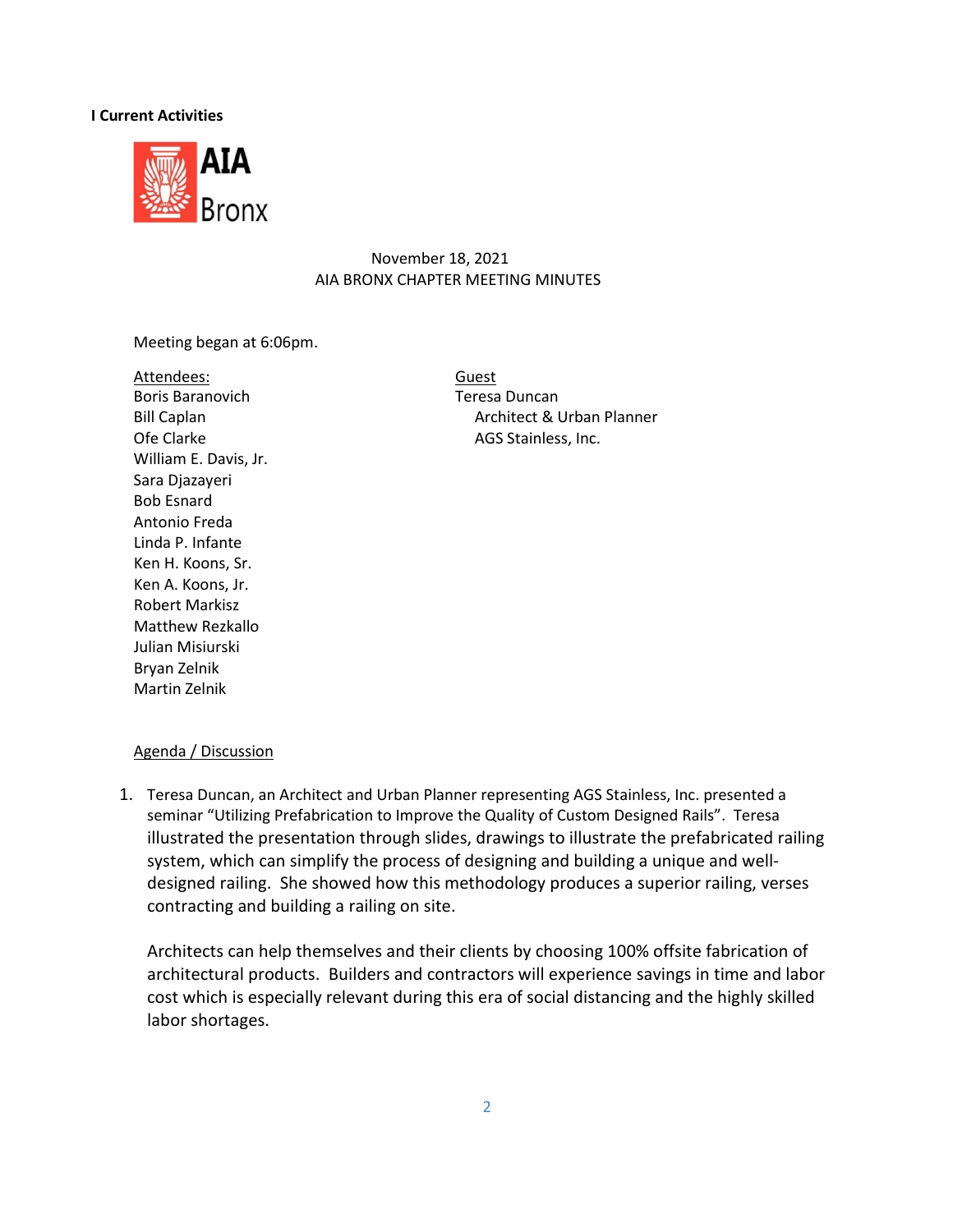The advantages of having architectural products fabricated entirely off-site are:

- 1. Your Product QUALITY increases, dramatically.
- 2. Your product WASTE & COST come down.
- 3. You give the Builder or contractor the ability to SELF-INSTALL if they choose to.

Using fabricated custom railing systems that are 100% Stainless Steel Marine Grade and delivered to the jobsite ready-to-be-installed will result in high end consistent finishing of railings not possible when constructing railings "onsite".

Teresa summarized the presentation of offsite railing fabrication and architectural products with a question-and-answer period. She was professional, enthusiastic, and well received by Chapter members. Teresa also volunteered to assist members with any of their projects and suggested that she welcomed their contacting her at:

Teresa Duncan

 Architect & Urban Planner Email[: www.agsstainless.com](http://www.agsstainless.com/) Cell: 206-999-9353 Office: 888-342-9492

- 2. The Minutes of October 21, 2021 were attached to the November meeting notices for members to review. A motion to approve the October Minutes was made by Julian Misiurski and seconded by Bill Caplan with the October 21, 2021 minutes then unanimously approved.
- 3. Next Meeting Dates:

The Chapter again, reviewed and reaffirmed that meetings for the foreseeable future will be virtual and held at 6:00pm. Members continue to hope that the virus will abate, and a meeting venue can be found, to allow us to return to in-person meetings.

Therefore, the next Chapter meetings will be virtual and held at 6:00pm and the schedule to be:

| December 16, 2021 | at 6:00pm |
|-------------------|-----------|
| January 20, 2022  | at 6:00pm |
| February 17, 2022 | at 6:00pm |
| March 12, 2022    | at 6:00pm |

4. Election of Bronx Chapter 2022 Officers:

Ken Koon, Sr., the Chairman of the Nominating Committee, composed of former Chapter presidents, proposed for election the following slate for 2022.

| Officers      |                  |
|---------------|------------------|
| Sara Djazari  | President        |
| Marty Zelnik  | Vice President   |
| Ken Koons Jr  | <b>Treasurer</b> |
| Robert Esnard | Secretary        |
|               |                  |

**Directors** Ofe Clarke Ken Koon Sr. Julian Misiurski Josette Matthew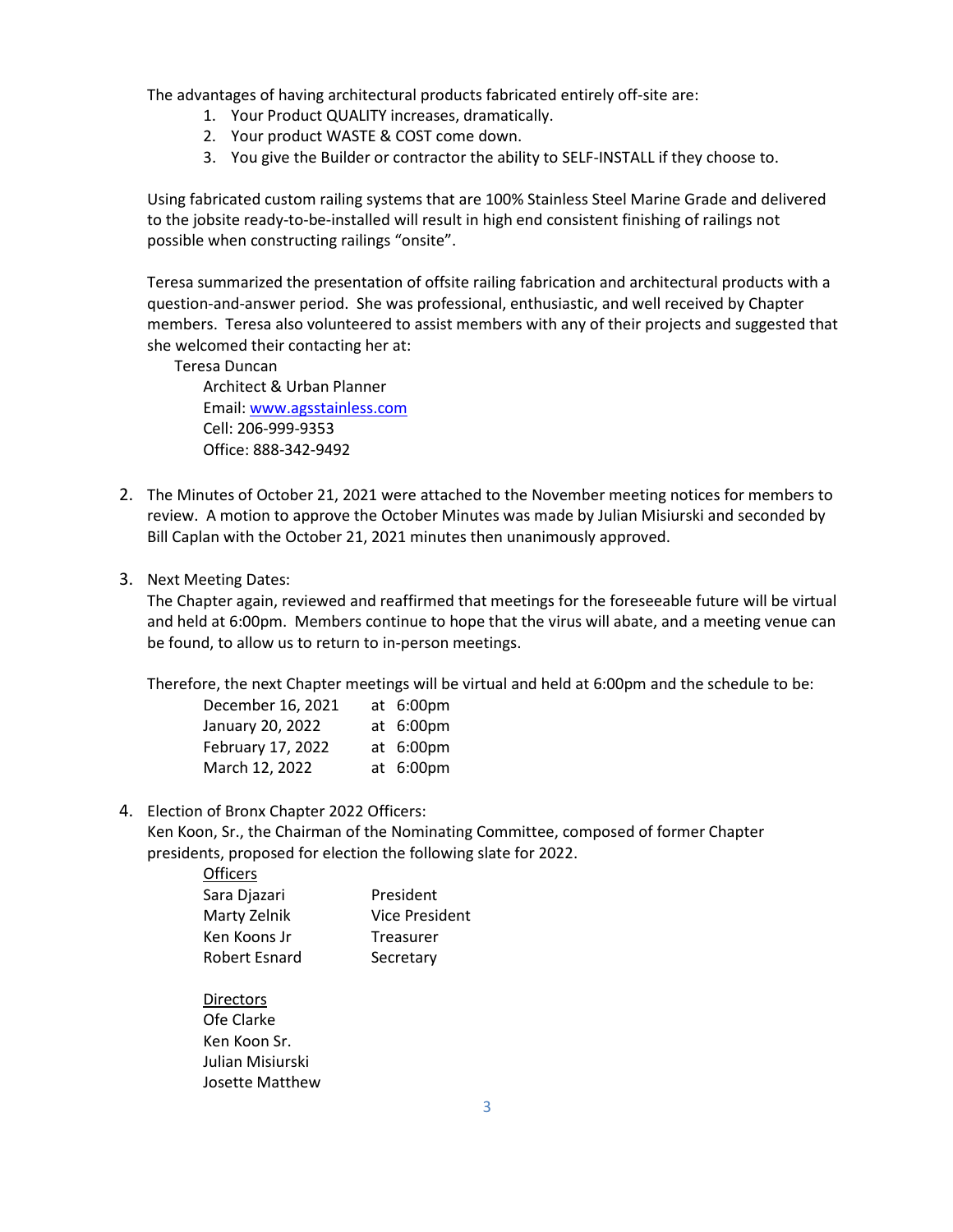Ken reviewed the Bronx Chapter Charter officer's slate which was the same as presented at the October meeting, as the Chapter did not receive any other nominees or changes to the slate.

However, Ken suggested an addition, that the Chapter should "officially" elect Tony Freda to be the Chapter's representative at the "Architects Council of New York" meeting, as he has been attending as our delegate and following the council's activities for the last year. With that modification, Bill Caplan made a motion to approve the Officers, Directors, and the Chapter's Architects Council of New York representative. The motion was seconded by Tony Freda, and the vote was called and the slate with one addition was unanimously approved.

### 5. AIA National Component Accreditation - Check List for 2022

As the normal cycle of Chapter component accreditation was planned to take place this year, 2021, AIA National, due to the Covid Health crises, pushed the full accreditation to next year, 2022. Therefore, in order to be consistent with the National Institute's Charter each Chapter was to "informally communicate" by filing with National, a short "check-up accreditation". Each Chapter this year must describe their five key Core Member Services during 2021 in:

- Continuing Education
- Insurance
- Federal tax filing
- 2022 Officer Roster
- State corporate registration.

This application process has just started with the application portal for each Chapter's submission opening on November 15, 2021 and will close on January 15, 2022. The Chapter secretary, with the various Chapter Committees and consultants will develop the submission, hopefully in the next month and within the deadline.

### 6. DOB:

### Local Law 108 of 2019

Bob Esnard reviewed a Local Law passed by the City Council in 2019. Since then the regulations for implementation was developed by the NYC Department of Buildings (DOB). The law involves penalties and sanctions incorporated in the Building Code related to professional-certified filings submissions. The DOB recently finished its work and published the final Rules and Regulations related to the law to be implemented in early 2022. Bob briefly reviewed the new powers that DOB will exercise concerning registered design professionals and their filing of projects. A design professional can have their "certifying" powers; limited when processing projects. From being put on probation, sanctioned, or permanently prohibited from filing. The penalties will be imposed when DOB finds that the applicant makes false statements, displays negligence, incompetence, submits plans not prepared by the applicant, or knowingly makes false or misleading statements, or is convicted of a criminal offence.

The new Law is attached as **Appendix I** which all members are encouraged to review and be familiar with.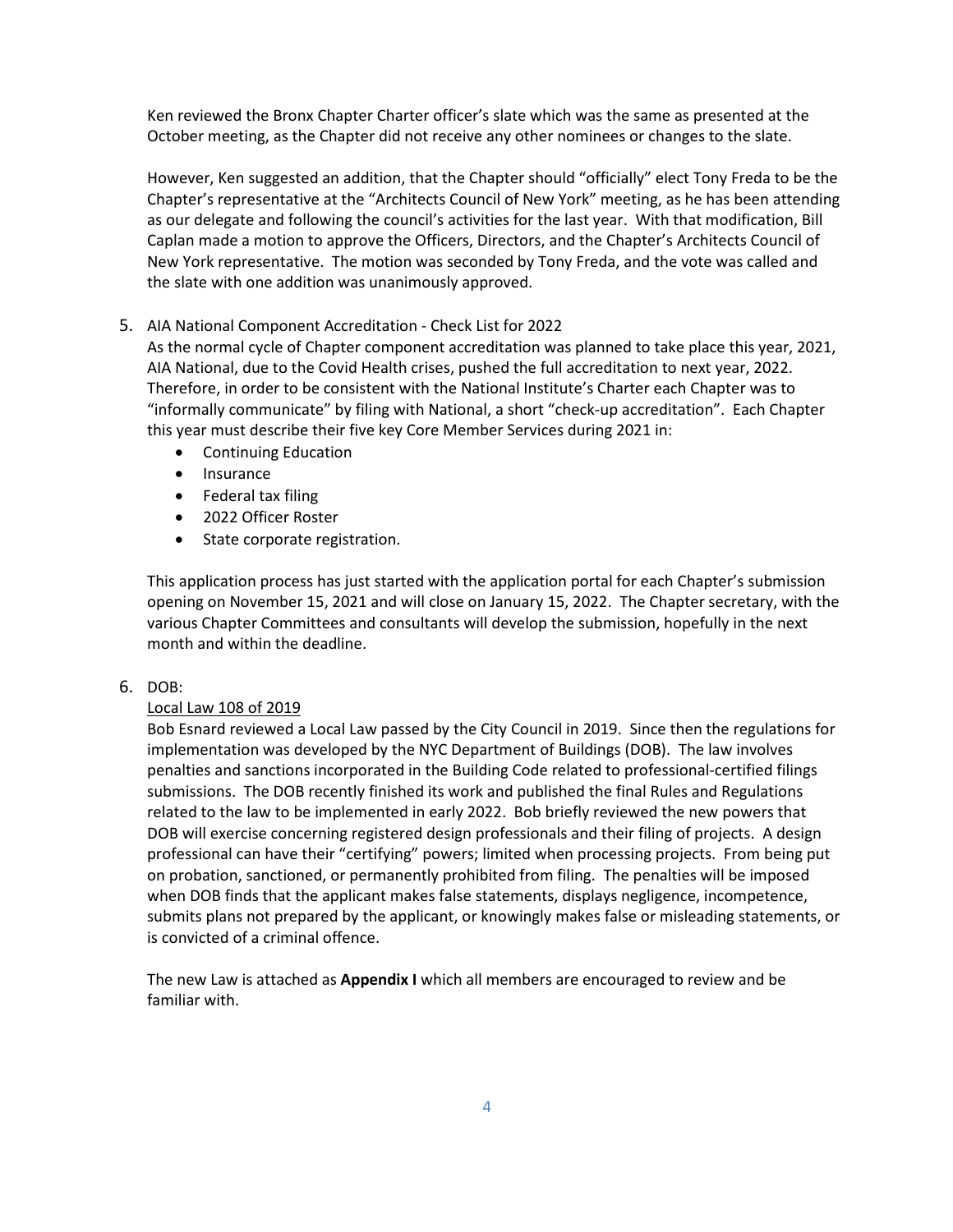### Architects Council

Tony Freda indicated that council members of other boroughs are facing the same frustrations as our Bronx members are; not being able to communicate directly with DOB staff. Tony outlined a few experiences where applicants have been delayed on resolving issues or finalizing approvals simply because things must be formally written, submitted and then responded to all through email.

The issue is that filing professionals are having an intense experience, working through issues electronically, that can go from one or two emails to a dozen or so, that could be easily handled with a ten-minute conversation. It was discussed that the new Mayor and probably a new DOB Commissioner will shortly be in place. The current administration will leave at the end of December and Mayor Elect Eric Adams will put his administration in place. The expectation is that the new Mayor will have a more practical approach to government and how he solves issues. He has moved from an ordinary working person, to a Police Officer, to Elective Official and now the Mayor. Chapter Members are all **hoping** for the best.

#### 7. Chapter Committees:

• Education:

Sara Djazayeri and Ofe Clarke reported that the Education Committee and its members finalized the Chapter Scholarship Program; the "2022 AIA Bronx Empowerment Scholarship". Marty Zelnik, who knows some of the teachers and leadership at the City College of New York (CCNY) School of Architecture, wrote an introductory letter requesting their participation in selecting two students for Chapter awards. Marty Zelnik reported that he had a positive response letter from the acting Dean of the School of Architecture. All the letters including our Presidents' are attached as Appendix II.

It is hoped that the school in the next thirty days or so, could choose the awardees which would allow the Chapter to publicly hold an event in February to present the awards. Sara Djazayeri arranged with a Manhattan showroom who will subsidize the event, supplying light food/drinks to encouraging participation at the event to allow for the participation ofh the School, Chapter members, interested members of the public and perhaps the press.

• Emerging Professionals (EP):

Bob Esnard indicated that there were several members who have not been able to attend meetings and emailed us indicating a desire to join and the Chapter EP Group. Ofe Clark and Josette Matthew are working with Brooklyn's AIA EP Committee to participate in their License Exam Study Group. Members should note that the Chapters website manager Bill Caplan has included on our AIA Bronx website, a questionnaire/invitation to welcome, attract Bronx Chapter Study Group interest or possibly encourage them to join other Chapter efforts based on responses to the questionnaire.

• Chapter Cloud:

The AIA component accreditation checkup requirement of National AIA discussed previously at this meeting, underscores the importance of setting up this Cloud. Although Josette Matthew has been given a lot of information, unfortunately, but not enough or the in-depth information needed to simply go to the Cloud and download the requested material. We will have to have our tax filing, insurance documentation, and adopted budgets, etc., **annually** uploaded and included in the Cloud so that it will be available when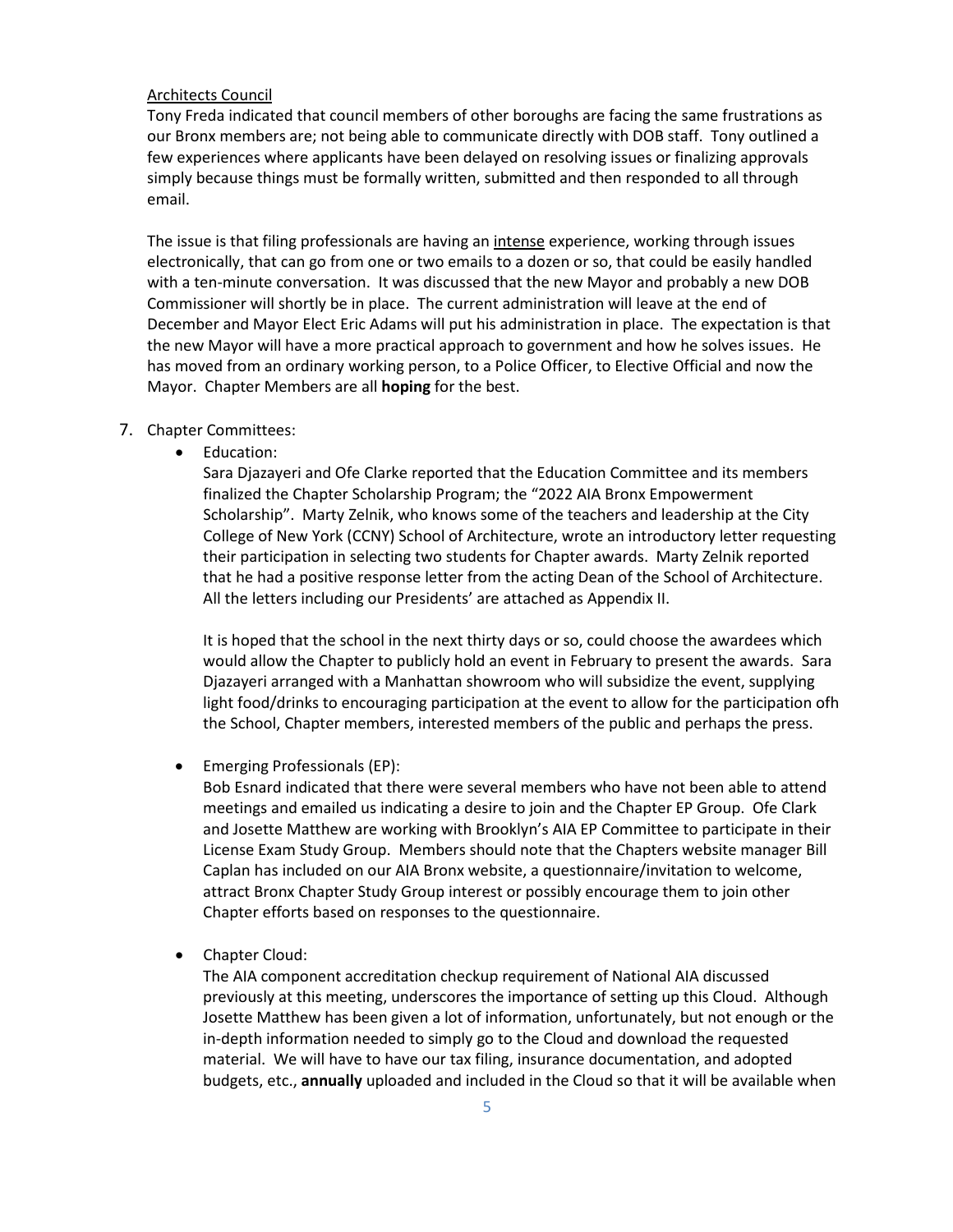needed. This is going to be very important in the next year when a full Chapter accreditation cycle takes place.

• Bronx Blueprint:

Bill Davis had to attend another business meeting and had to leave the Chapter meeting so there will a discussion at a future meeting.

8. New Business:

Bob Esnard indicated that he is working with the Bronx County Historical Society and Julian Misiurski to resume our tours. The goal will be to try to have the first tour since Covid hit the world, next spring and to plan another in the fall. The Bronx County Historical Society has started doing its' outdoor tours as the Covid issues have become more controllable. The Chapter hopes to join them again in scheduling its' first tour on a Spring Saturday in 2022.

The meeting ended at 8:43pm.

### **III Next Meeting:**

Due to the continuing health crisis the next meeting will again be Virtual on:

**Thursday December 16, 2021, at 6:00PM**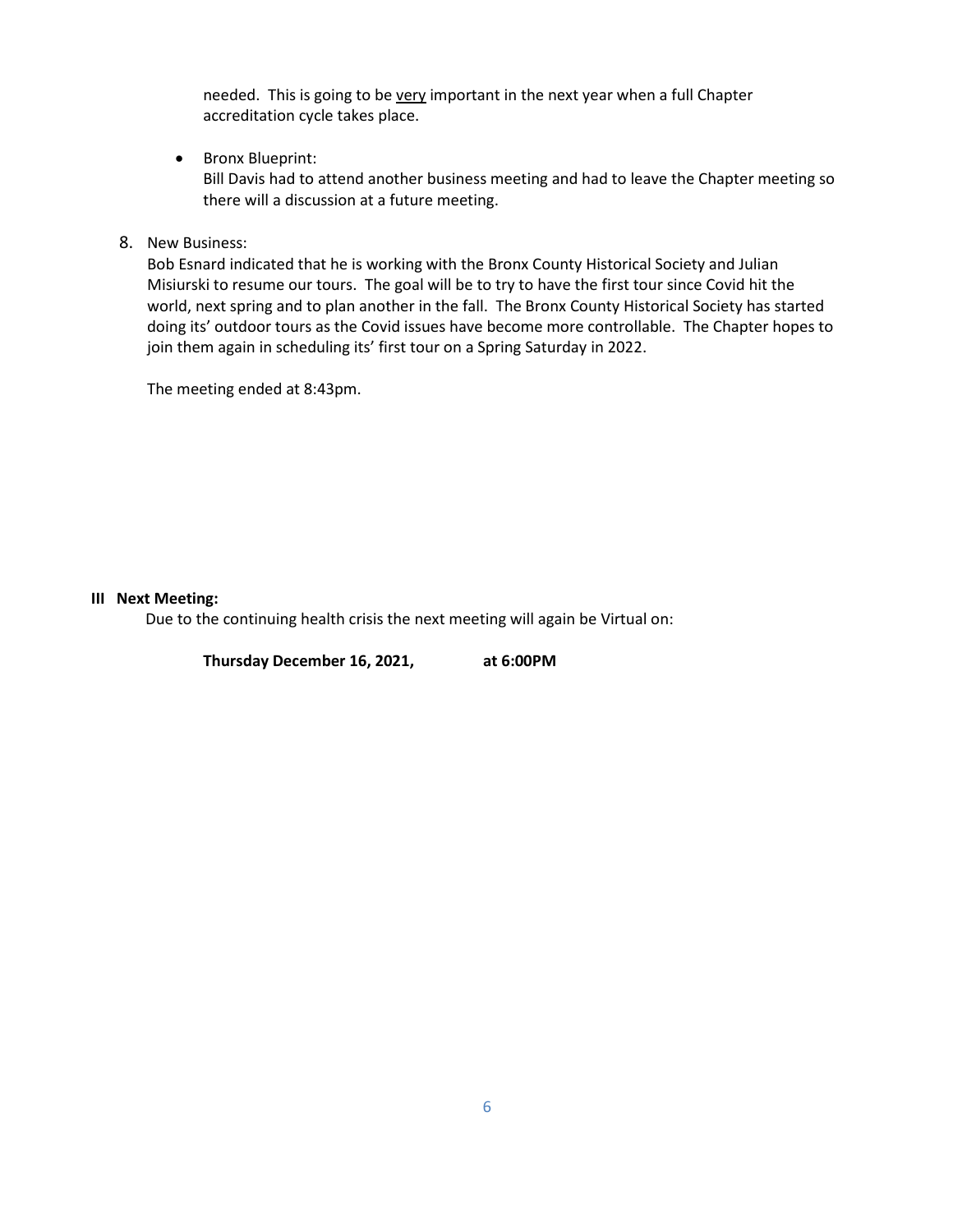ITEM PAGE

# **Appendix I -**

Local Law 108 of 2019 **8** 

# **Appendix II -**

"2022 AIA Bronx Empowerment Scholarship" 12 Correspondence – Bronx Chapter/CCNY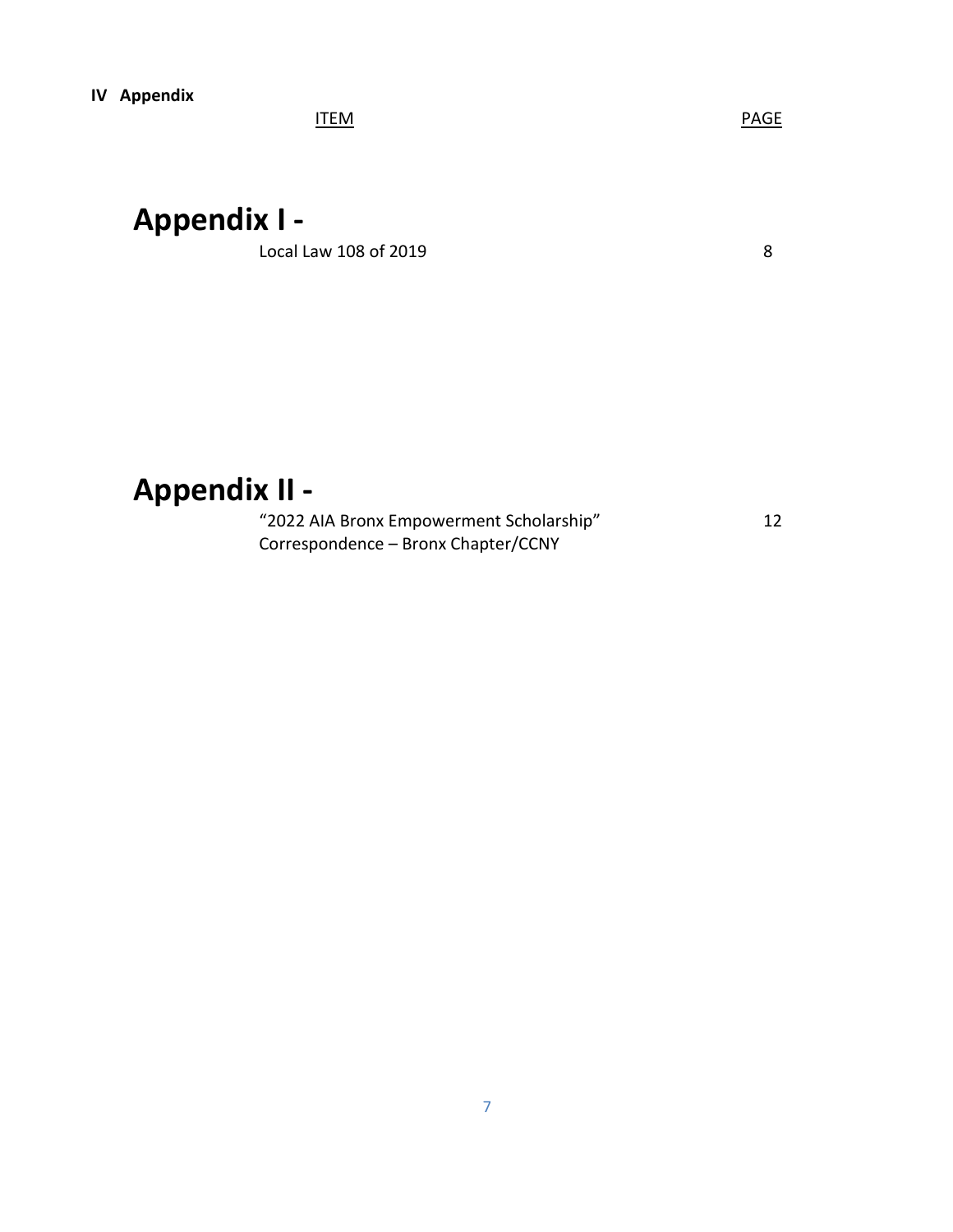# **Appendix I**

## **Local Law 108 of 2019**

[Local Law 108 of 2019](https://gcc02.safelinks.protection.outlook.com/?url=https%3A%2F%2Fwww1.nyc.gov%2Fassets%2Fbuildings%2Flocal_laws%2Fll108of2019.pdf&data=04%7C01%7CCRPonnathota%40buildings.nyc.gov%7Cbbb3a8ae96b044f1bb9908d99f902f7d%7C32f56fc75f814e22a95b15da66513bef%7C0%7C0%7C637716267689996712%7CUnknown%7CTWFpbGZsb3d8eyJWIjoiMC4wLjAwMDAiLCJQIjoiV2luMzIiLCJBTiI6Ik1haWwiLCJXVCI6Mn0%3D%7C1000&sdata=fcl8F3uynw0eqVw7zz3goHfETeWfhxRLSRs0NZZMndo%3D&reserved=0) requires the NYC Department of Buildings to send annual notifications to Registered Design Professionals (RDPs) to advise them when they may be excluded, suspended or otherwise sanctioned in connection with submissions of professionally certified filings. As an RDP, it is your obligation to familiarize yourself and comply with all applicable [laws.](https://gcc02.safelinks.protection.outlook.com/?url=https%3A%2F%2Fwww1.nyc.gov%2Fsite%2Fbuildings%2Fcodes%2Flocal-laws.page&data=04%7C01%7CCRPonnathota%40buildings.nyc.gov%7Cbbb3a8ae96b044f1bb9908d99f902f7d%7C32f56fc75f814e22a95b15da66513bef%7C0%7C0%7C637716267690006664%7CUnknown%7CTWFpbGZsb3d8eyJWIjoiMC4wLjAwMDAiLCJQIjoiV2luMzIiLCJBTiI6Ik1haWwiLCJXVCI6Mn0%3D%7C1000&sdata=eLaV%2Fp9O5fd0wIsN66vHP8rPM78OftfA5dR9qEPn5Lw%3D&reserved=0) Failure to comply with applicable laws subjects you to discipline as detailed in **Section 28 of the Administrative Code** and [Chapter 21 of the RCNY.](https://gcc02.safelinks.protection.outlook.com/?url=http%3A%2F%2Fwww.nyc.gov%2Fhtml%2Fdob%2Fdownloads%2Frules%2F1_RCNY_21-02.pdf&data=04%7C01%7CCRPonnathota%40buildings.nyc.gov%7Cbbb3a8ae96b044f1bb9908d99f902f7d%7C32f56fc75f814e22a95b15da66513bef%7C0%7C0%7C637716267690016622%7CUnknown%7CTWFpbGZsb3d8eyJWIjoiMC4wLjAwMDAiLCJQIjoiV2luMzIiLCJBTiI6Ik1haWwiLCJXVCI6Mn0%3D%7C1000&sdata=3o5QCcAlBW1zV%2FEqhheURTceK0oHk%2BBBSn7cBAmH%2FSw%3D&reserved=0)

## **Less Than Full Examination of Application for Construction and Related Document Approval**

- **28-104.2.1.3 Mandatory program requirements.** Registered design professionals participating in such program shall be subject to sections 28-104.2.1.3.1 through 28-104.2.1.3.2.
- **28-104.2.1.3.1 Probation**. A registered design professional shall not be eligible to participate in the program during any period of probation imposed as a sanction by the board of regents pursuant to section 6511 of the education law.
- **28-104.2.1.3.2 Mandatory sanctions.** The commissioner shall, after the opportunity for a hearing before the office of administrative trials and hearings in accordance with department rules, exclude, suspend or otherwise condition the participation of a registered design professional who (i) knowingly or negligently submits a professional certification of an application and/or construction and other related documents that contains false information or is not in compliance with all applicable provisions of law, or (ii) submits two professionally certified applications for construction document approval within any 12-month period containing errors that result in revocation of an associated permit or that otherwise demonstrate incompetence or a lack of knowledge of applicable laws, or (iii) knowingly orders or directs another registered design professional to submit a professional certification of an application and/or construction and any other related document that contains false information or is not in compliance with all applicable provisions of law or that otherwise demonstrates incompetence or a lack of knowledge of applicable laws, or with knowledge of such specific conduct, ratifies or assents to such conduct or with knowledge of such specific conduct and while acting as a supervisor otherwise fails to prevent it. The commissioner may, after the opportunity for a hearing before the office of administrative trials and hearings in accordance with department rules, exclude, suspend, or otherwise condition the participation of a registered design professional who submits two professionally certified applications for construction document approval within any 12-month period containing errors that result in a stop work order. The term "otherwise condition" shall mean limitations on such professional's participation in the program, such as, but not limited to, audits and monitoring of the registered design professional's applications and other submissions. For the purposes of this section, a professionally certified application shall include the professional certification of construction and other related documents and the satisfaction of objections issued at plan examination.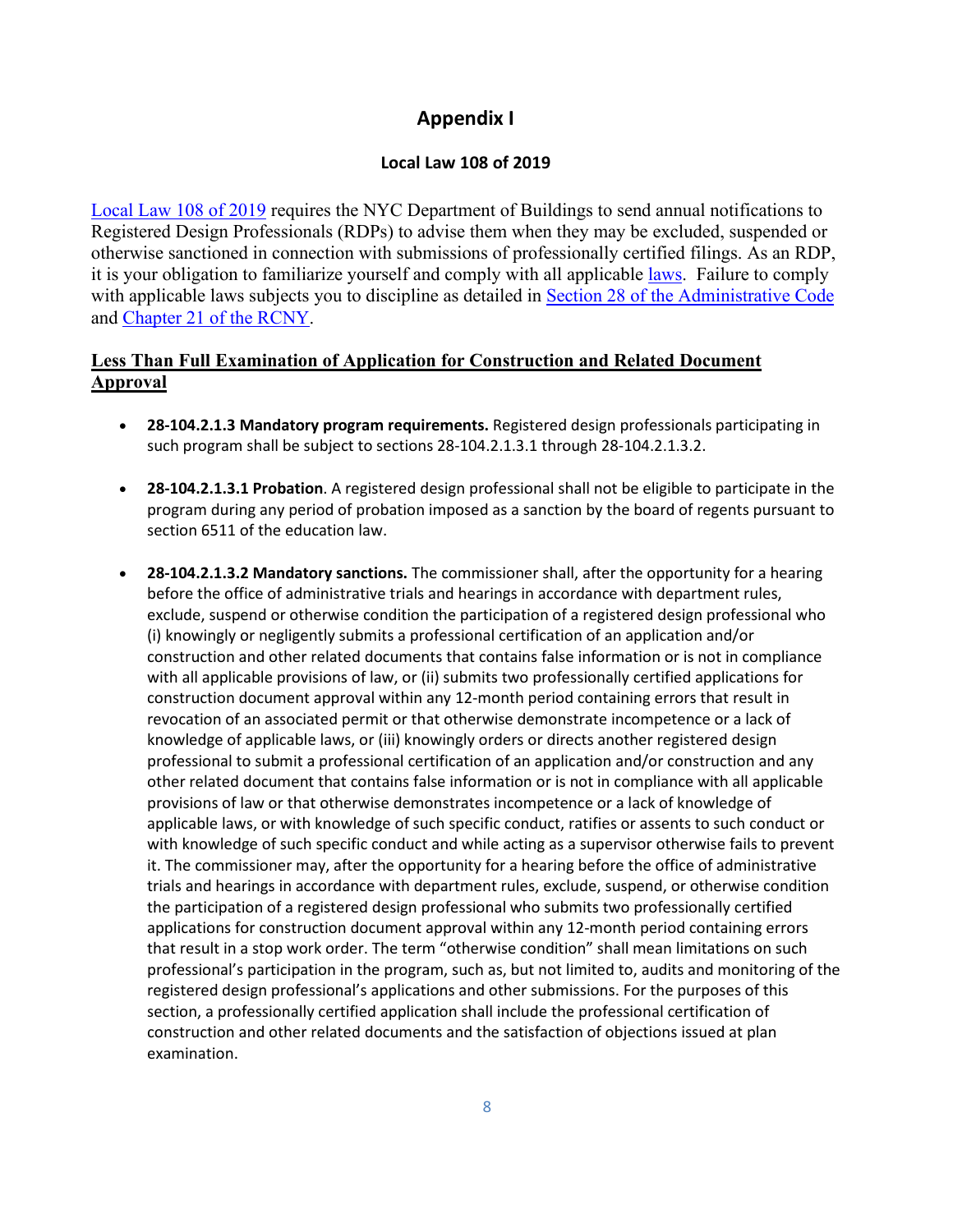- **28-104.2.1.3.2.1 Reinstatement.** A registered design professional who is excluded from the program in accordance with section 28-104.2.1.3 may apply for reinstatement one year or more after such exclusion. An applicant who the commissioner finds is qualified to resume participation in the program shall be on probation for a period of not less than 6 months after reinstatement and during that time shall as a condition of such reinstatement attend one or more training or continuing education courses, approved by the department, related to compliance with the building code and related laws and rules and the zoning resolution. The professional shall submit satisfactory proof of the successful completion of such training or continuing education courses to the department.
- **28-104.2.1.3.2.2 Mandatory permanent revocation.** The commissioner shall permanently revoke, without the opportunity of restoration, the professional certification privileges of an engineer or architect who, while on probation, professionally certifies an application, plans, construction or other related documents that contains false information or is not in compliance with all applicable provisions of law or who otherwise demonstrates incompetence or a lack of knowledge of applicable laws, and (ii) may permanently revoke the professional certification privileges of an engineer or architect who knowingly orders or directs another registered design professional to, while on probation, professionally certify an application, plans, construction or other related document that contains false information or is not in compliance with all applicable provisions of law or that otherwise demonstrates incompetence or a lack of knowledge of applicable laws, or with knowledge of such specific conduct, ratifies or assents to, or with knowledge of such specific conduct and while acting as a supervisor otherwise fails to prevent it.
- **28-104.2.1.3.2.3 Construction.** Nothing herein shall be construed to limit the commissioner's power, consistent with state and local law, to adopt rules that include additional grounds to limit the filing privileges of or otherwise sanction registered design professionals, after the opportunity for a hearing, who it determines, knowingly or negligently submit applications or other documents to the department that contain false information or are not in compliance with all applicable provisions of law or that otherwise demonstrate incompetence or a lack of knowledge of applicable law or standards.
- **28-104.2.1.6 Notice to the state department of education.** The department shall provide written notice to the New York state department of education of any registered design professional who was the subject of any disciplinary proceeding where there has been an adverse determination or sanction by the department including any settlement agreement that is reached between the parties that resulted in a sanction of privileges being imposed by the department. Such notice shall be sent within ten business days after a determination is made in any such disciplinary proceeding or after a settlement of such proceeding has been reached, and shall include the name, and business firm name and address of such registered design professional, as well as any supporting documentation for the sanction imposed. The department shall also provide such notice to the state department of education of any registered design professional that has been the subject of any disciplinary proceeding where there has been an adverse determination or sanction by the department within the five calendar years immediately preceding the effective date of this section.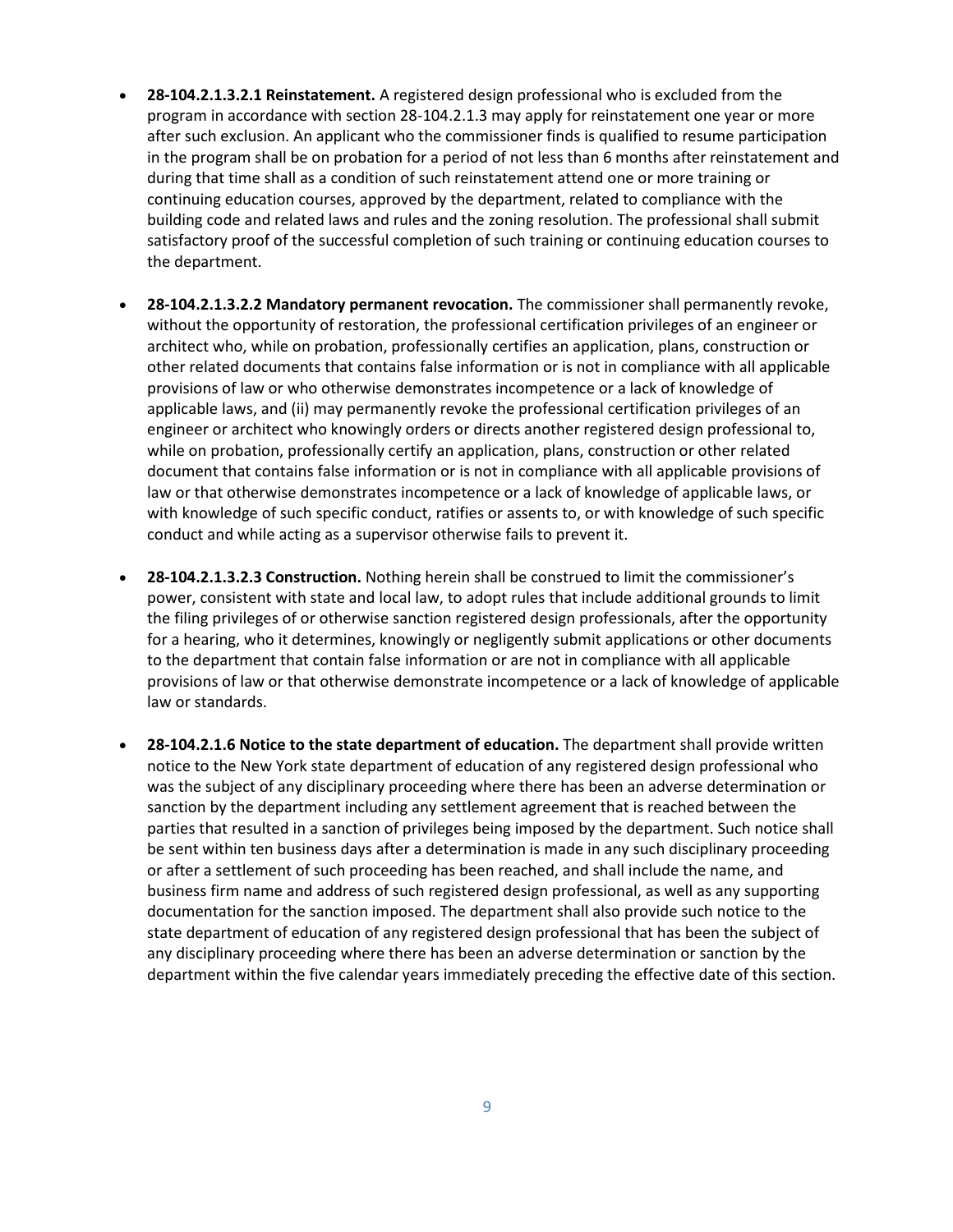## **False Statements**

- **28-211.1 False statements in certificates, forms, written statements, applications, reports, or certificates of correction.** It shall be unlawful for any person to knowingly or negligently make or allow to be made a material false statement in any certificate, professional certification, form, signed statement, application, report or certification of the correction of a violation that is either submitted directly to the department or that is generated with the intent that the department rely on its assertions.
- **28-211.1.2 Additional penalty for false statements.** In addition to any other penalty provided by law, the commissioner may refuse to accept an application or other document submitted pursuant to or in satisfaction of a requirement of this code or of a rule of any agency promulgated there under that bears the signature of a person who has been found, after a hearing at the office of administrative trials and hearings pursuant to the department's rules, to have knowingly or negligently made a false statement or to have knowingly or negligently falsified or allowed to be falsified any certificate, form, signed statement, application, report or certification of the correction of a violation required under the provisions of this code or of a rule of any agency promulgated there under.
- **28-211.1.3 Notification to other government agencies.** Where the department makes a determination that a person has violated section 28-211.1, the department shall send written notice to the council, the department of investigation, New York state division of housing and community renewal and the state tenant protection unit and shall refer such finding to the district attorney of the country in which the property is located and the state attorney general.

## **1 RCNY §21-02 Exclusion from Limited Supervisory Check and/or Professional Certification Programs**

- *Grounds for exclusion.* The Commissioner may exclude an architect or engineer from the Department's programs for limited supervisory check and/or professional certification of applications, plans and removal of objections if the Commissioner finds that the architect or engineer has:
- Displayed negligence or incompetence with regard to, or lack of knowledge of, the Building Code, the Zoning Resolution, the Department's regulations, or other applicable laws, rules or regulations as demonstrated by plans, applications, certifications, or inspection reports submitted by the architect or engineer to the Department; or
- Submitted plans, applications, certifications or inspection reports to the City that were required to be prepared by the architect or engineer or under his or her supervision but that were not prepared by the architect or engineer or under his or her supervision; or engaged in conduct evidencing a delegation of professional responsibilities to a person where the architect or engineer knew or had reason to know that such person was not qualified, by training, by experience or by licensure, to perform them; or
- Knowingly or negligently made false or misleading statements on or knowingly or negligently falsified, altered or allowed a person under his or her control and/or supervision to falsify or alter any certificate, form, signed statement, application or report filed with the City, or knowingly or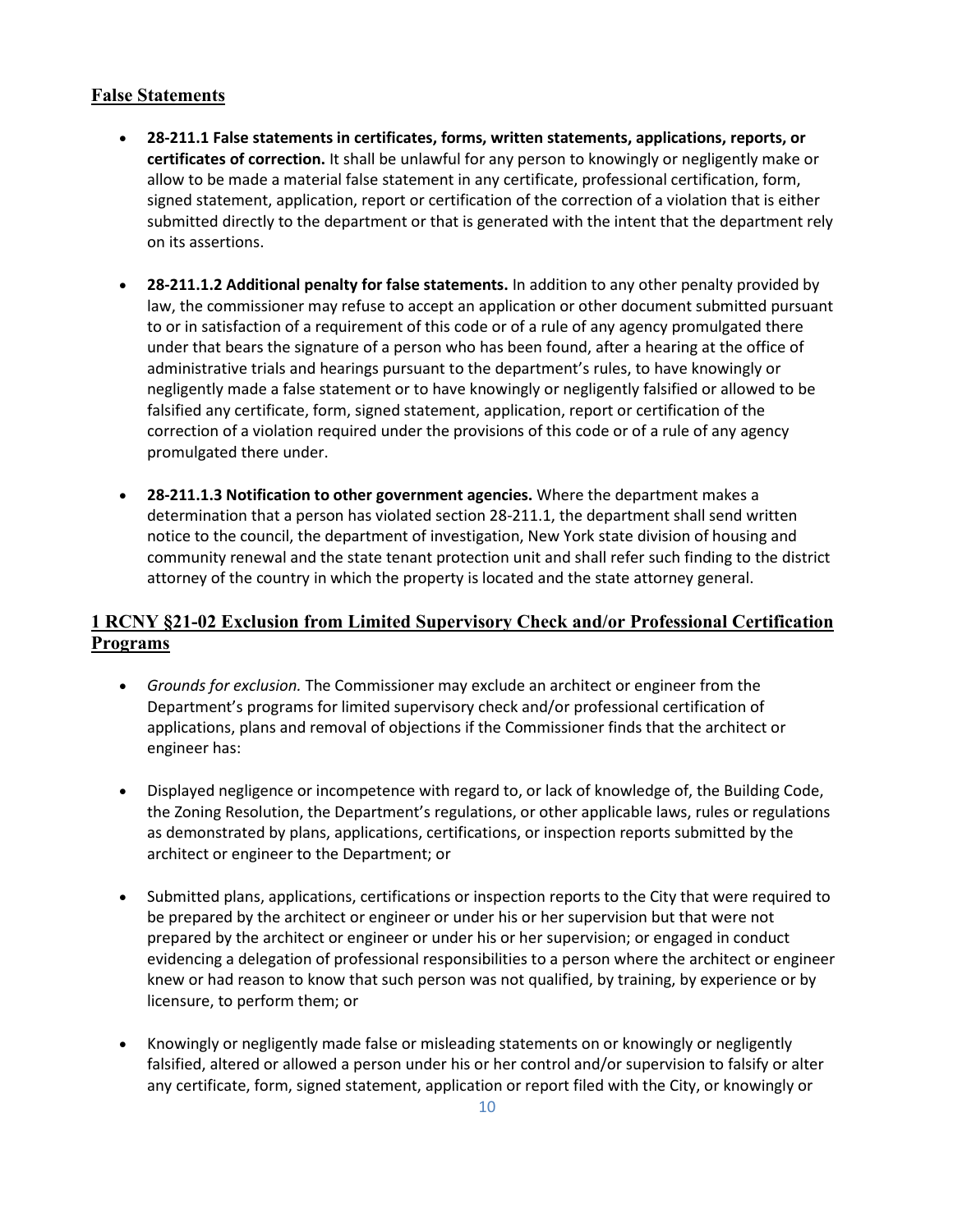negligently failed to file a report or obtain any approval, certification, waiver or reconsideration required by law or the City or willfully impeded or obstructed such filing, or induced another person to do so; or

- Been convicted of a criminal offense where the underlying act arises out of the architect or engineer's professional occupation or business dealings; or
- Had knowledge that any project or application filed with the Department with which the architect or engineer is involved in any capacity was fraudulent or dishonest in character and failed to report such fraudulence or dishonesty to the Department, the Department of Investigation or other relevant authority; or
- Engaged in misconduct regarding his or her Department-issued Photo Identification Card; or
- Engaged in any conduct related to any activity performed in connection with his or her profession that evidences a failure to comply with the provisions of Federal, State or local law, rules or regulations or a Department order or requirement; or
- Impeded, obstructed, or failed to cooperate with an investigation or inquiry of or failed to provide documents requested by the Commissioner or his or her designee or the Department; or
- Made a material misrepresentation to persons not affiliated with the Department regarding the status of applications and/or plans filed with the Department; or
- Altered, defaced, or destroyed Department property, or removed Department property, including permitted folders, from Department premises; or
- Offered or attempted to offer a bribe or unlawful gratuity to a Department employee or other public servant; or
- Failed to maintain a copy of plans and/or related documents approved by the Department for six years after the applicant has been issued a letter of completion, a Certificate of Occupancy, or an application sign-off, whichever occurs later; or
- Permitted the improper use of, or had knowledge of or failed to promptly report to the Department any improper use of his or her professional stamp, signature, or license number; or
- Within a period of six months, failed two Department audits that resulted in revocations.

For more information about Local Laws, visit: [https://www1.nyc.gov/site/buildings/codes/local](https://gcc02.safelinks.protection.outlook.com/?url=https%3A%2F%2Fwww1.nyc.gov%2Fsite%2Fbuildings%2Fcodes%2Flocal-laws.page&data=04%7C01%7CCRPonnathota%40buildings.nyc.gov%7Cbbb3a8ae96b044f1bb9908d99f902f7d%7C32f56fc75f814e22a95b15da66513bef%7C0%7C0%7C637716267690016622%7CUnknown%7CTWFpbGZsb3d8eyJWIjoiMC4wLjAwMDAiLCJQIjoiV2luMzIiLCJBTiI6Ik1haWwiLCJXVCI6Mn0%3D%7C1000&sdata=%2BcyA7T3Pt722J2imUblOd8CPsxEZ73UbsOB6dbs7SKA%3D&reserved=0)[laws.page.](https://gcc02.safelinks.protection.outlook.com/?url=https%3A%2F%2Fwww1.nyc.gov%2Fsite%2Fbuildings%2Fcodes%2Flocal-laws.page&data=04%7C01%7CCRPonnathota%40buildings.nyc.gov%7Cbbb3a8ae96b044f1bb9908d99f902f7d%7C32f56fc75f814e22a95b15da66513bef%7C0%7C0%7C637716267690016622%7CUnknown%7CTWFpbGZsb3d8eyJWIjoiMC4wLjAwMDAiLCJQIjoiV2luMzIiLCJBTiI6Ik1haWwiLCJXVCI6Mn0%3D%7C1000&sdata=%2BcyA7T3Pt722J2imUblOd8CPsxEZ73UbsOB6dbs7SKA%3D&reserved=0)

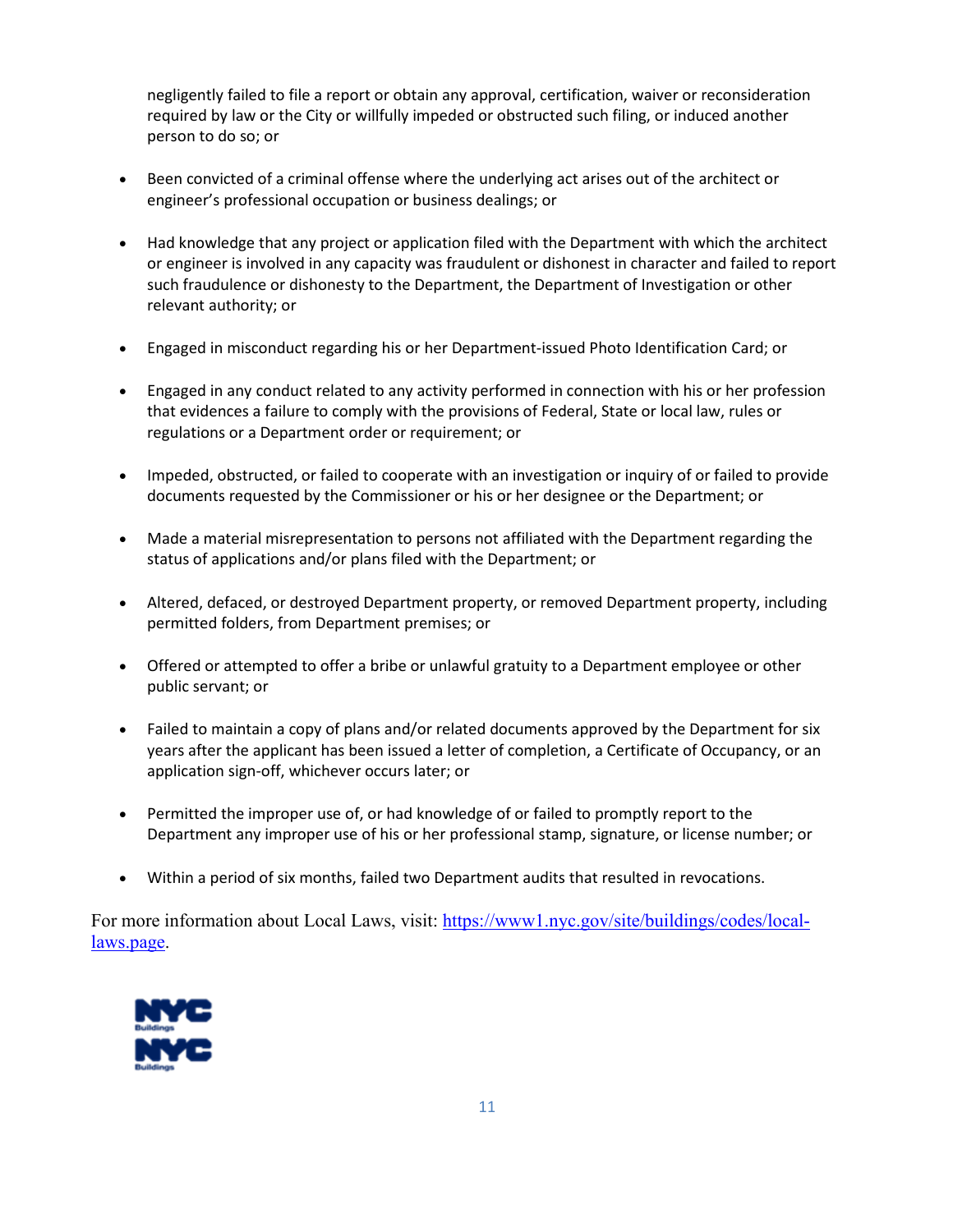# **Appendix II**

# **"2022 AIA Bronx Empowerment Scholarship"**

**From:** Sara Jazayeri [<sara@studio360s.com>](mailto:sara@studio360s.com) **Sent:** Friday, November 5, 2021 1:39 PM To: June Williamson [<jwilliamson@ccny.cuny.edu>](mailto:jwilliamson@ccny.cuny.edu) Cc: Bob Esnard [<BEsnard@dzco.com>](mailto:BEsnard@dzco.com); MARTIN ZELNIK [<panzel1@aol.com>](mailto:panzel1@aol.com); Ofe Mentor Clarke [<clarke.ofe@gmail.com>](mailto:clarke.ofe@gmail.com); Tony Freda [<fredadesign@hotmail.com>](mailto:fredadesign@hotmail.com) **Subject:** Re: [EXTERNAL] Proposed 2022 Bronx AIA Empowerment Scholarship

June, Thank you so much for your consideration. Looking forward to hearing from you, Sara

On Fri, Nov 5, 2021 at 1:27 PM June Williamson [<jwilliamson@ccny.cuny.edu>](mailto:jwilliamson@ccny.cuny.edu) wrote:

Dear Martin et al.,

Thank you SO MUCH for this proposal! It is very exciting, and we are most grateful for the support of the Bronx AIA Chapter.

I will be speaking with some colleagues at the School about your proposal, and we reach out next week to arrange a time to talk.

### All best – enjoy the weekend!

### June

**June Williamson, Assoc. AIA, RA, LEED AP** Architecture Department Chairperson and Professor Bernard and Anne Spitzer School of Architecture The City College of New York [jwilliamson@ccny.cuny.edu](mailto:jwilliamson@ccny.cuny.edu)

Zoom Meeting ID: 857 546 0137<https://ccny.zoom.us/my/jwilliamson> (direct) 917-861-7298 Public Director, AIA New York NEW BOOK: [Case Studies in Retrofitting Suburbia](https://www.wiley.com/en-us/Case+Studies+in+Retrofitting+Suburbia%3A+Urban+Design+Strategies+for+Urgent+Challenges-p-9781119149170) WEBSITE: [RetrofittingSuburbia.com](https://linkprotect.cudasvc.com/url?a=https%3a%2f%2fretrofittingsuburbia.com%2f&c=E,1,xnMbeXOU8NyTAGsAYpHjNVLagVoyjd0hSL8qw5E7I1XC0uDDrxUxykZdo82HbkRweqh6xf_pz3zlBDOVlC6zq4PFYBPosdq1WLFh36P2nxW26BWHiPCqYY7mhlSf&typo=1)

*For appointments please contact Nicole Smith, Assistant to the Chair, at [nsmith1@ccny.cuny.edu](mailto:nsmith1@ccny.cuny.edu)*

**From: MARTIN ZELNIK [<panzel1@aol.com>](mailto:panzel1@aol.com) Date:** Wednesday, November 3, 2021 at 9:31 PM To: June Williamson [<jwilliamson@ccny.cuny.edu>](mailto:jwilliamson@ccny.cuny.edu) **Cc:** Sara Jazayeri [<sara@studio360s.com>](mailto:sara@studio360s.com), Bob Esnard [<BEsnard@dzco.com>](mailto:BEsnard@dzco.com), Ofe Mentor Clarke [<clarke.ofe@gmail.com>](mailto:clarke.ofe@gmail.com), Tony Freda [<fredadesign@hotmail.com>](mailto:fredadesign@hotmail.com) **Subject:** [EXTERNAL] Proposed 2022 Bronx AIA Empowerment Scholarship